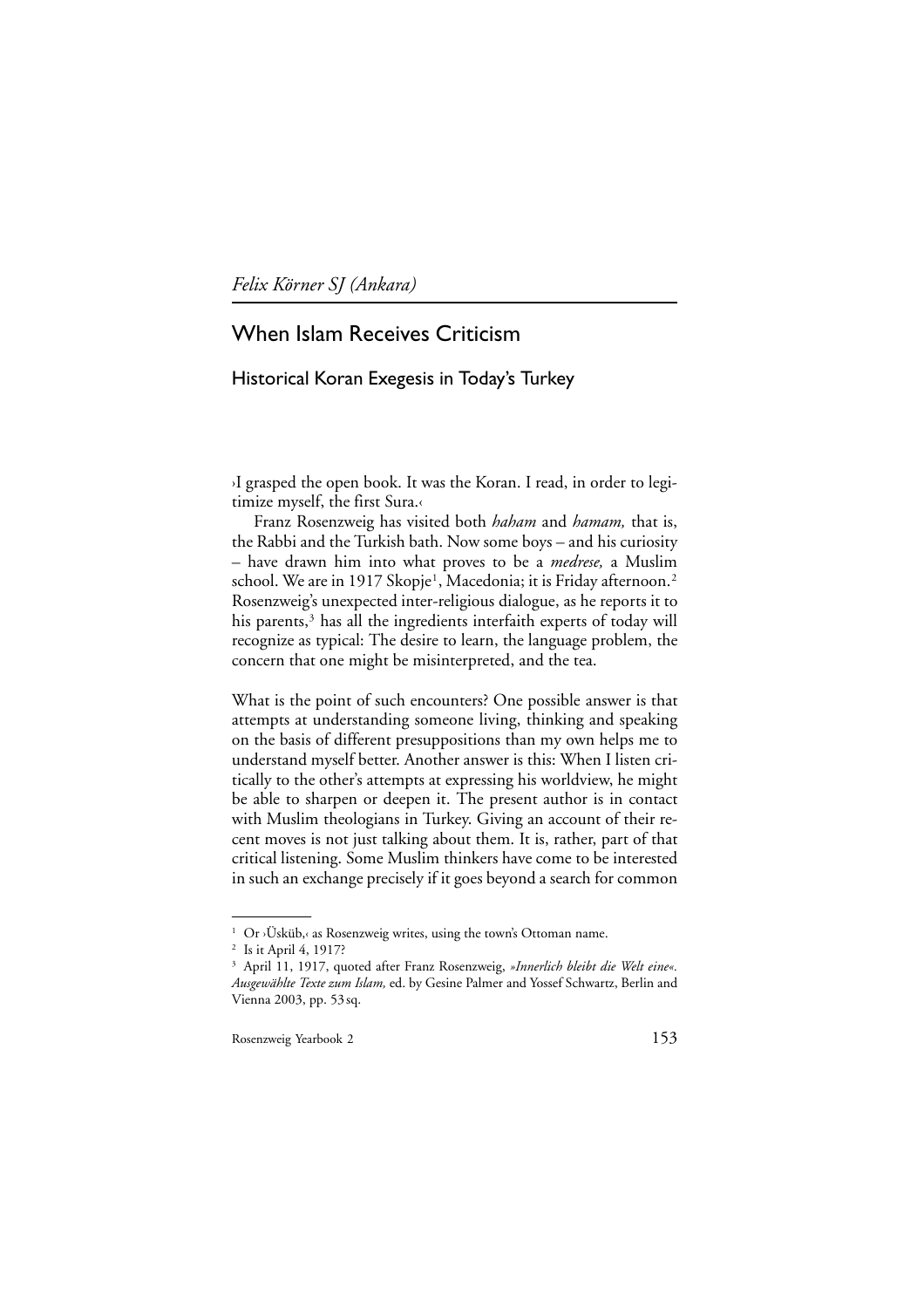elements. Critical observation might lead to a judgment published in a way the Muslim thinker cannot access. But one might also feed one's own critical questions into a new encounter. This second type of criticism might be a service.

We shall proceed in four steps. Each step will take the title ›When Islam Receives Criticism‹ in a different sense.

- 1. Firstly, Islam has been criticized as too open towards violence and too closed towards rationality. Such a criticism should be reconsidered.
- 2. Secondly, some contemporary Turkish theologians who are doing something like historical criticism of their basic texts will be presented. ›When Islam Receives Criticism‹ thus announces a Muslim reception of historical-critical methodology.
- 3. Thirdly, historical criticism of the Koran has recently been criticized, from among these critical theologians themselves, as being a dead-end street. ›When Islam Receives Criticism‹ refers, then, to Muslims criticizing Islamic Modernism.
- 4. Fourthly, a critical question will be asked concerning the theological basis of exegesis. ›When Islam Receives Criticism‹ is, consequently, a suggested discernment addressed at contemporary Muslim thinkers, whom I consider capable of accepting my point creatively.

## 1. When Islam Receives Criticism, *sive:* Violence and Rationality

Before entering into an interfaith debate on violence and reason, four foundational remarks may be in place.

Any inter-religious statement should be counter-checked by the question: *And we?* If a Christian warns that Islam has a tendency towards violence, he is well advised if he also mentions that the history of the church is a history of violent irrationalities, too.

The New Testament offers less material suitable for a justification of violence than the Koran. The basic New Testament proclamation is that Jesus was raised from the dead, after having suffered a violent death – a death he suffered without defending himself.

Even if the Koran calls Muslims, partly very bluntly, to use vio-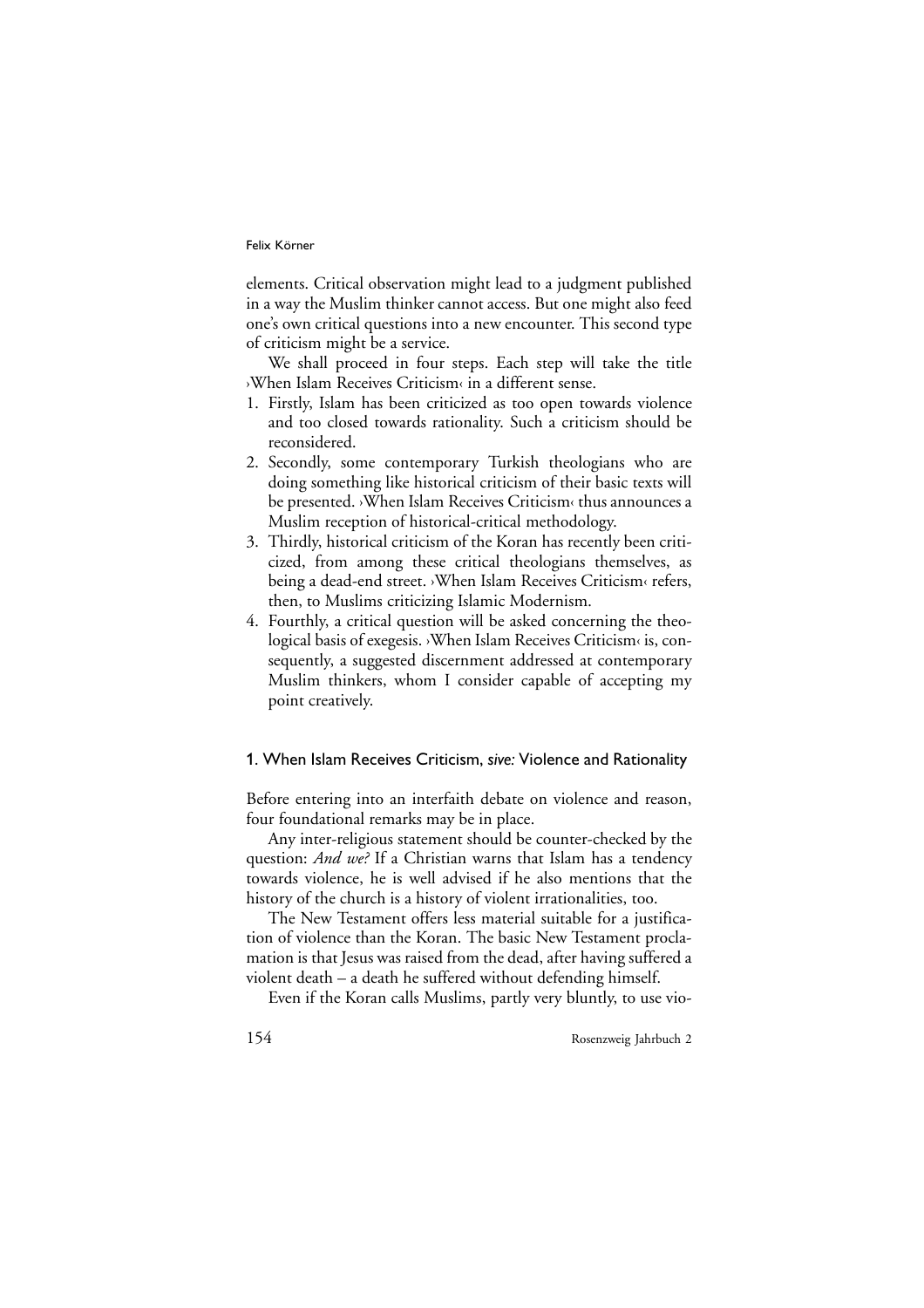lence against unbelievers (4:121), that does not condemn Muslims to violent acts till the end of time. Such Koranic rulings place Muslims of each generation again before the task of tackling the topic of violence and of processing their foundations' potential for violence. The history of the church poses a similar challenge to Christians.

Muslims have not solved that task by simply declaring Islam to mean peace. Rather, such declarations also require a statement on the Koranic passages that seem to encourage violence. If such verses are simply silenced, they can create evil in an uncontrolled way. Non-Muslims might consider those declarations as dishonest; and Muslims might consider such declarations to be unfaithful to the Koran, which – they might say – calls for armed action.

Therefore, a methodology of interpreting the Koran is vital. The most frequent objection to this insight is: But Muslims must not interpret the Koran; it has been revealed and transmitted literally. If you have God's own word undistorted in your hands, you should not tamper with it – and you needn't, since it is  $\triangle$ clear $\triangle$  (26:195). Does revelation really dispose of human thinking? One may have different views on that, but the Koran's view is that it came, not to end but to encourage people's reflections.<sup>4</sup> The Koran is more aptly designated a pro-rationality message than otherwise.<sup>5</sup> One might find at least four of its characteristics to corroborate this. The Koran calls its hearers to do their own thinking (e. g., 34:46). It presents the world as full of ›signs‹, which help people to discover the divinity of God (e. g., 17:12). It often endorses people's moral sense, thus implying they already know what is good (e. g., 16:90). And the Koran uses concepts in a rational, sharp way; e. g., a radical distinction between creator and creation is prevalent.

But if the Koran is really so much in favour of individual think-

<sup>4</sup> Cf. the four ›Koranic arguments for interpreting the Koran‹ I suggested in my *Revisionist Koran Hermeneutics in Contemporary Turkish University Theology. Rethinking Islam,* Würzburg 2005, pp. 188–90: The Koran is (i.) a message, (ii.) a general legislation, (iii.) supposing, not imposing, (iv.) respective.

<sup>5</sup> According to Josef van Ess, too, the Koran is ›not only instruction to act, but also to think rationally‹. *Theologie und Gesellschaft im 2. und 3. Jahrhundert Hidschra. Eine Geschichte des religiösen Denkens im frühen Islam,* vol. 4, Berlin 1997, p. 605.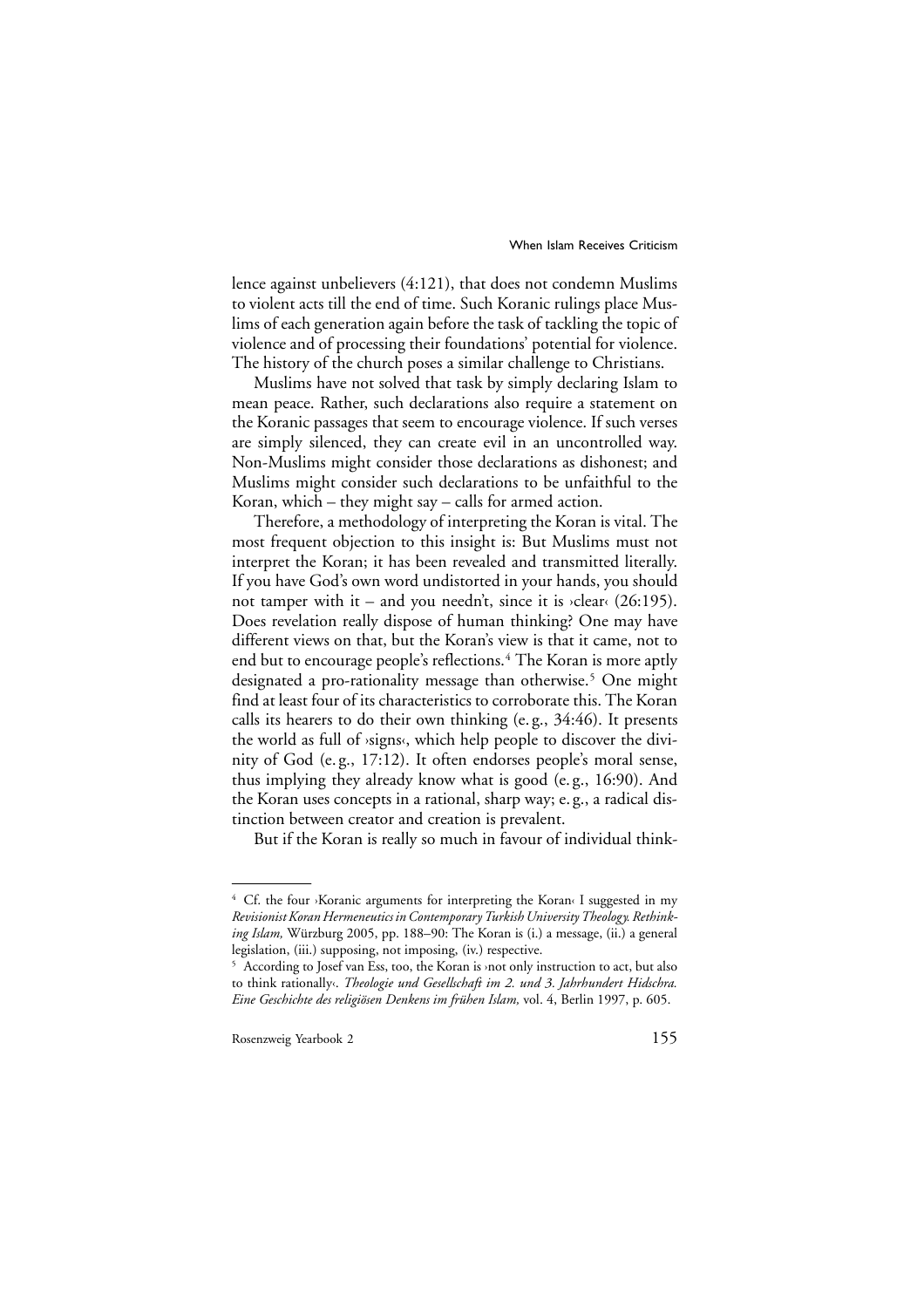ing, why is historical-critical exegesis of the Koran such a problem for Muslims? This brings us to our second step.

## 2. When Islam Receives Criticism, *sive:* Historical Criticism among Muslim Theologians

Hardly ever is it wise to answer a question without pausing to think whether it is a good question, what its assumptions are, and what the consequences of its being posed and answered may be. So here too, a short reflection seems in place.

- (i) One should specify: What is historical-critical exegesis?
- (ii) If Western observers ask for historical-critical exegesis of the Koran, the question is likely to be understood by Muslims as an imposition.
- (iii) Therefore the counter question ›Why should there be any?‹ is apt.
- (iv) Consequently, it would be wise to ask right away whether Muslims are permitted to use that method, in other words, does the Koran allow for historical-critical exegesis?
- (v) Finally, one might go on and ask whether there is really no such thing as a Muslim historical-critical exegesis of the Koran.

A consideration of what qualifies as historical critique is not to be taken lightly. This is true for two reasons. Firstly, an *overly simple* definition would deprive the question of its constructive challenge. Secondly, a *radical* definition may ask Islam to handle its sources and traditions in ways theologians of other religions – e. g., Christian Old Testament scholars – would not accept for themselves.

Overly *simple* definitions of ›historical-critical,‹ cutting off the question's reformatory potential, are the following four. They are too simple, because each time one can immediately respond ›That is what Muslims have been doing all the time.‹

a. *Historical criticism is testing a prior speech act by questioning the claims its form and contents make.* Such critique is already reflected in the Koran itself. Some passages clearly react to objections made against what the Koran claims to be, or what the Koran claims to happen. Verses like 17:88 are taking the chal-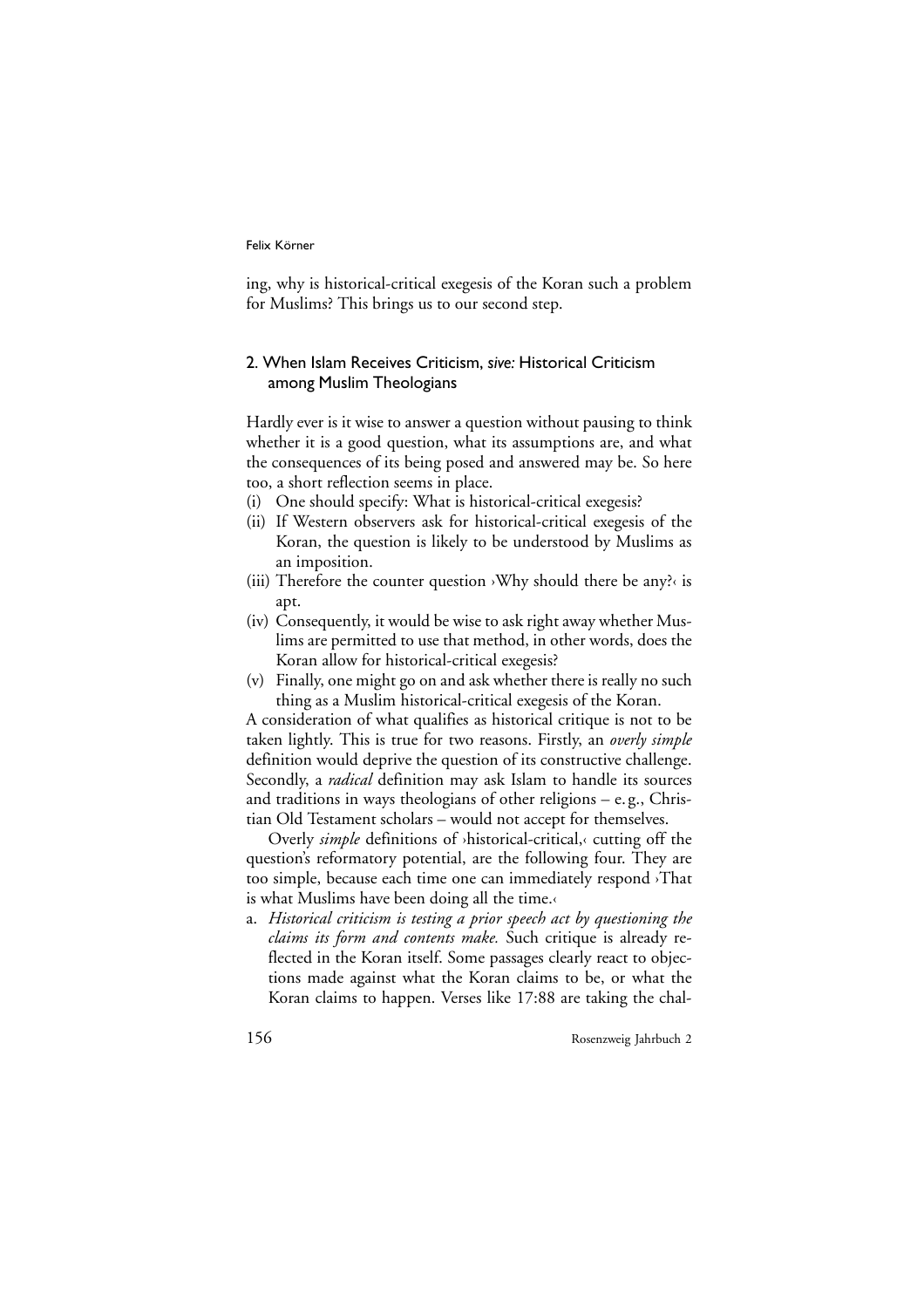lenge *(tahaddī)* of a questioning about the Koran's divine origin:<br>Proclaim: (Even) when human beings and the *dinn* allied to >Proclaim: (Even) when human beings and the *ğinn* allied to produce something similar to this Koran: they will not be able to! $\frac{1}{6}$  – Sura 70:1 announces that it is responding to >Someone inquiring about an imminent punishment.‹

- b. *Historical criticism is the philological, linguistic study of a text, viz., textual criticism including all accessible variants, etymological and semantic analysis of the vocabulary, study of individual passages' literary forms, rhetorical qualities and intertextual relations, and the consideration of the text's structure as a whole.* This is what already classical Muslim exegetes were doing. After all, Arabic philology was set in motion expressly for the study of the Koran.
- c. *Historical criticism is the methodologically controlled study of the general and particular context of a text.* Early *sīra* works (biographies of Muhammad), *hadīt* collections and Koran commen-<br>taries already apply reflected methods to reconstruct the original *˙* taries already apply reflected methods to reconstruct the original situations of Koran verses and to record the circumstances of Muhammad's life.
- d. *Historical criticism is the transposition of the text's contents into a new context.* That has always been the self-understanding of Islamic jurisprudence.

A *radical* definition of historical criticism would be: Historical-critical is the study of a religion, if any discussion of the truth value of concepts like ›act of God‹ and ›revelation‹ is avoided. Such an *a priori* exclusion would lead to a prejudiced procedure. Those truth questions should not be evaded; this is, *nota bene,* not the same as presupposing the reality of God's acts and revelation. Historical criticism is applied in a plausible way only if the question of the truth of religious claims is neither prohibited nor taken for granted. Rather it should be taken as an open question.

<sup>&</sup>lt;sup>6</sup> Cf. Matthias Radscheit, »›I'ğāz al-Qur'ān‹ im Koran?,« Stefan Wild (ed.), *The Qur'an as Text,* Leiden 1996, pp. 113–124. (Here and elsewhere in the above article translations from the Koran are F. K.'s.)

<sup>7</sup> Angelika Neuwirth, ›Koran‹, Helmut Gätje (ed.), *Grundriß der arabischen Philologie,* vol. 2, *Literaturwissenschaft,* Wiesbaden 1987, pp. 96–135, p. 123.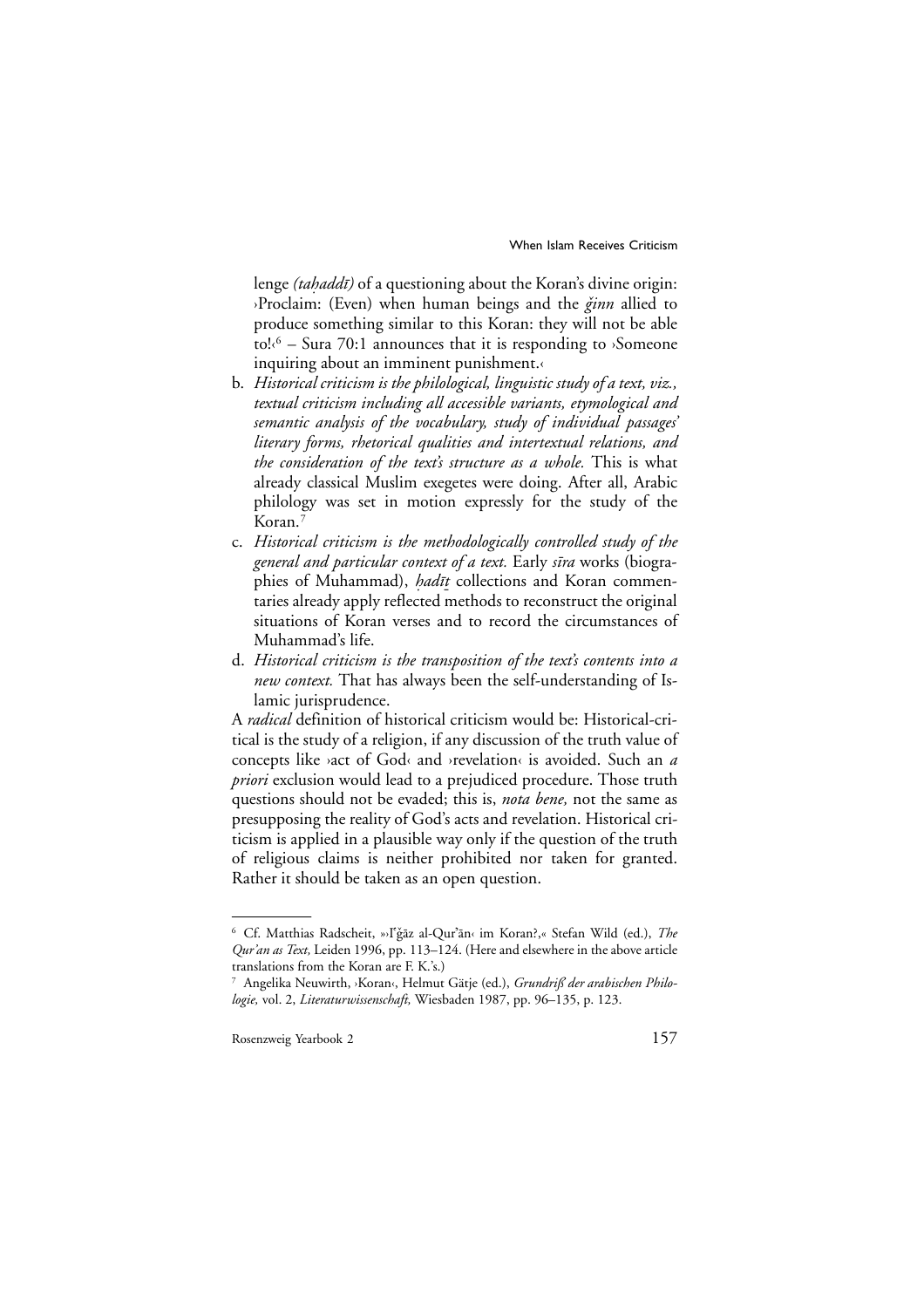So what would be a reasonable characterization of historical criticism? Here, a catalogue of criteria will be suggested. Each criterion will be justified philosophically by pointing out what it has to do with history; and it will be justified within the Koran's own theology. Such a list will allow us, then, to look at some contemporary Muslim theologians and ask: In how far is their approach historicalcritical?

Any dealings with a text can be designated as historical criticism if they are aware that the text is …

- 1. *situational.* Historical criticism is aware that individual passages are linked to individual circumstances. Every sentence is said at a particular point in history. Even a sentence that makes a general claim is proclaimed at a particular time and place. Unambiguously *particular* are Koranic passages like ›May the hands of Abū Lahab be corrupted! $(111:1)$ . Here, a particular person is being addressed, although the whole of the text is meant to be ›direction for (sc., all) human beings‹ (2:185).
- 2. *limited.* Historical critique is aware that formulations are limited by the situation they refer to. History has, since then, gone on; patterns of expression change within history. A simple re-issue of the old proclamation today is inappropriate. The fact that rulings are limited to certain situations can be demonstrated by a Muslim solution to a Koranic problem. The principle of *nāsih/*<br>*mansūh* vabrogations had to be developed. This happened in *mansuh*, >abrogation< had to be developed. This happened in *<u>THERE IS THE CONSERVERT CONSERVERT CONSERVANCE</u>* displays contradictions. The solution was this: A passage of the Koran that was proclaimed later deprives any earlier, contradictory one of its validity. Thus the consumption of wine was first restricted (4:43) and then prohibited (5:90). What counts now, according to this exegetical rule, is the latest relevant Koranic proclamation, i. e., prohibition.
- 3. *at a distance from the reader*. As a consequence of the first two aspects of historical-critical awareness, one can see that history separates different points in time. The claim of the text's preexistence wants to overcome the Koran's historical limitation and distance. But already the early Muslim efforts in reconstructing the meaning of Koranic vocabulary through the study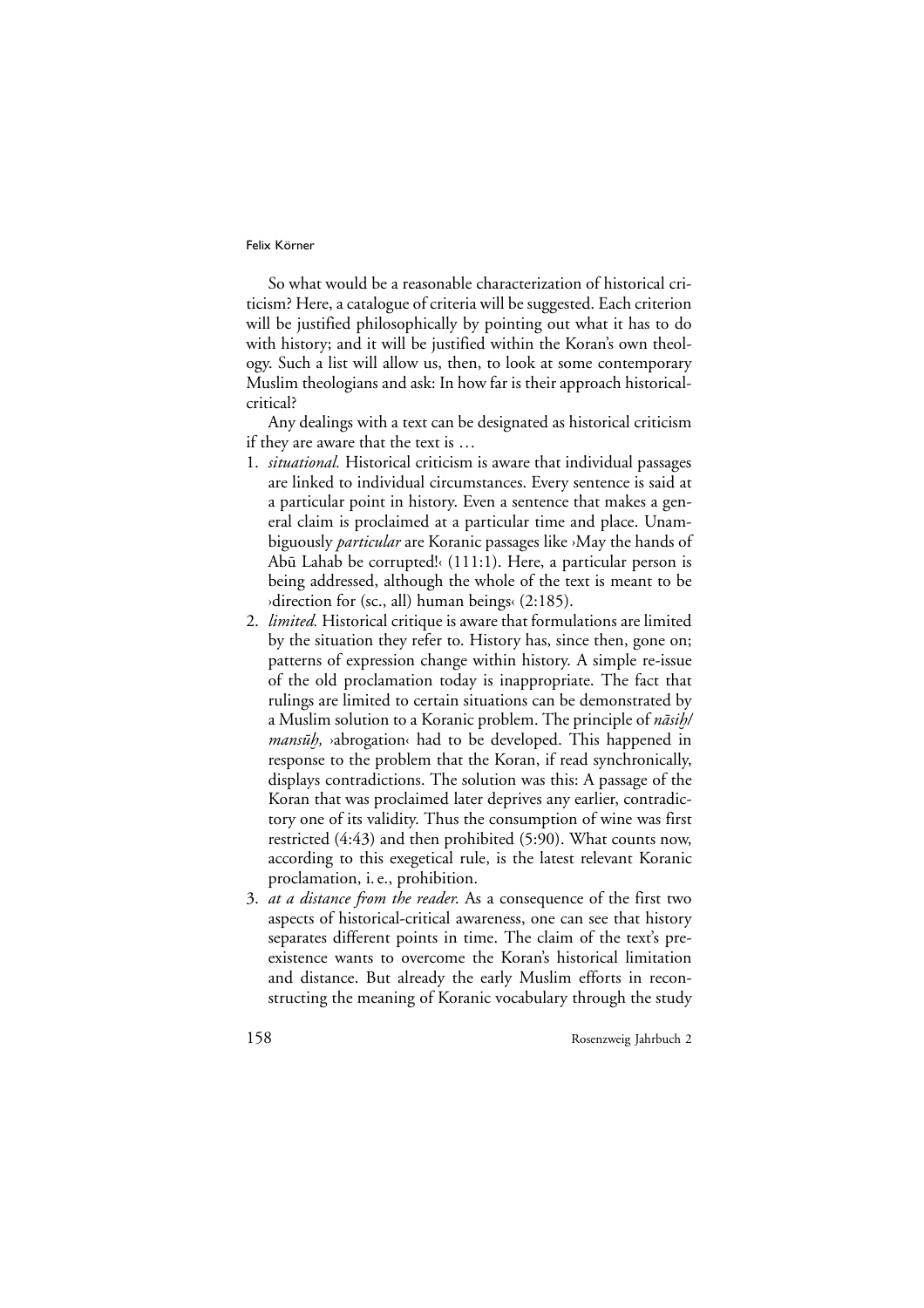of linguistic documents contemporary with the Koran's proclamation attest to such an awareness. In different linguistic or cultural contexts the same idea must be expressed differently. Here is an example: *Ummı¯* means ›illiterate‹ in modern Arabic. But the *nabī ummī* of 7:157 does not say Muhammad is an illiterate prophet; it rather says that he was a gentile.<sup>8</sup>

- 4. *read within a particular situation*. Every encounter with the Koranic text is historical in that it happens within an individual moment of time with its own questions and standards. We always start our listening or reading from a certain pre-understanding. One might already see the attempt of the Koran to address different hearers in a different manner, as a hint at an awareness that everyone comes to hear the text from a different perspective: Believers, unbelievers, men and women, hypocrites, Muhammad himself – they all get different words.
- 5. *having its effects on the readers even before they start reading it*. What is between the reader and the text is normally a history of interpretation; and this history shapes the reader's pre-understanding. Here, Muslim interactions with the Koran betray a lack of awareness in that the predominant way of approaching the Koran is asking it for moral guidance. The Koran lends itself to such a reading (cf., e. g., 2:2); but if one reduces the Koranic objective to the improvement of man's manners, the sincerity of its original impulse, Muhammad's experience of vocation, and the monotheistic vision of unity it sets out will be underrated. Precisely because the Koran can be easily misunderstood as a rulebook for right behaviour, it calls for a critical view on how it has so far been interpreted. What will then become visible is that the Koran has largely been read within a framework of ›ethical reductionism.‹9
- 6. *confronted with the same reality as the reader.* Both are standing within the one history. The Koran stresses that believing is to accept the invisible *(gayb)*. Is it thus advocating a type of revelation positivism that requires blind acceptance? That may be a

<sup>8</sup> Josef Horovitz, *Koranische Untersuchungen,* Berlin 1926, p. 52.

<sup>9</sup> *Rethinking Islam* (cf. above, footnote 4), p. 84.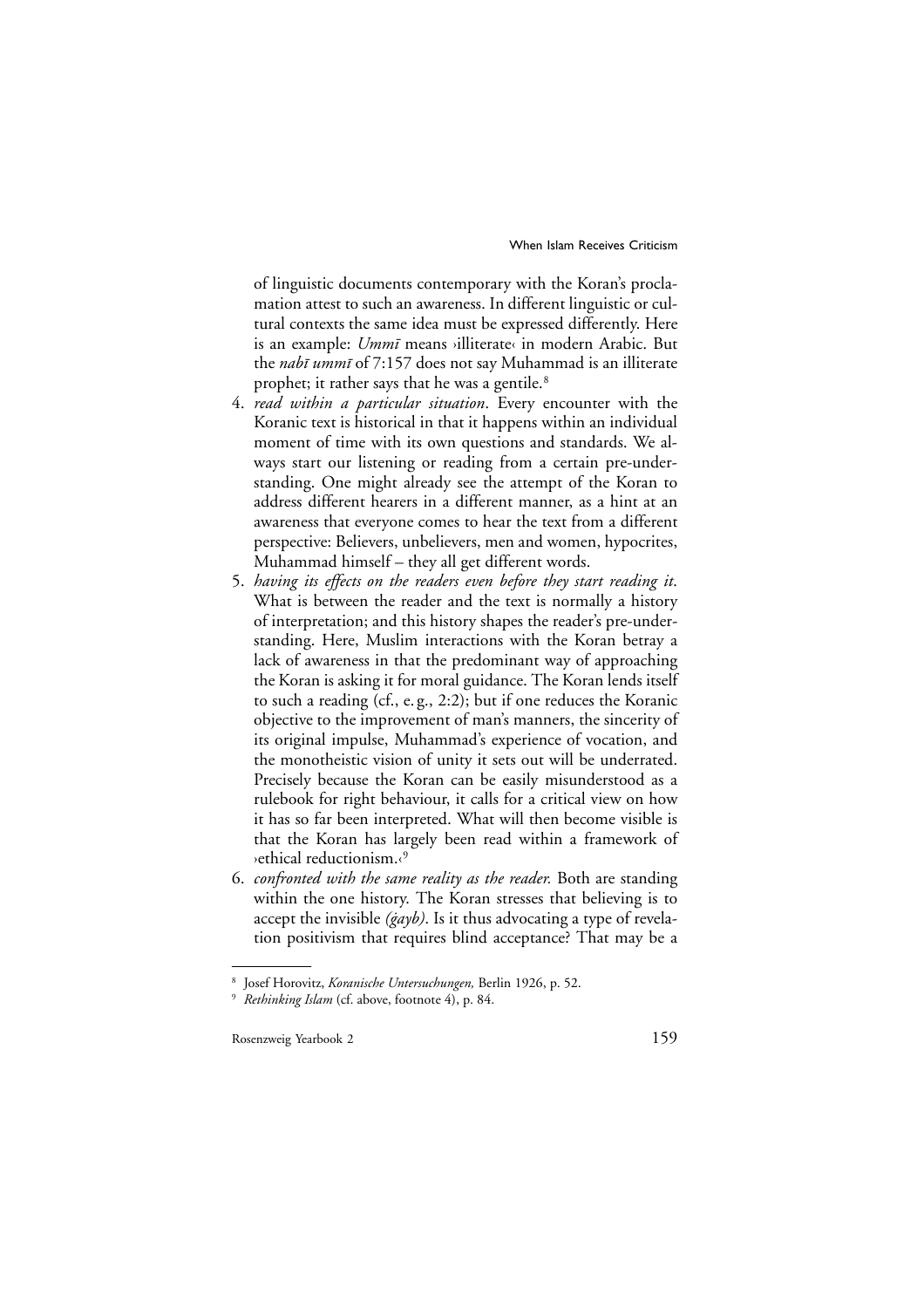misunderstanding. When a prophet speaks about the invisible, he does so from an apocalyptic perspective. It is *not yet* visible to all; but it will be. The Koran's readiness to share in the perspective of humanity can be established by its appeals to ›signs‹ nature provides to be discovered (30:17–25) and by its appeals to reasoning (e. g., 3:65).

- 7. *productively reread by its recipients.* The growing temporal distance between text and interpreter is nothing to be lamented. Rather, if new bits of history come into sight, new implications of the text become visible. Koranic evidence for an awareness of the fruitfulness of temporal distance is provided by the ›punishment legends.‹10 The Koran uses stories of previous prophets as a warning example for the present audience. What happened long ago acquires a new meaning now.
- 8. *making a historical truth claim.* History is ›what happens.‹ So, the exclusion of all factuality questions can hardly claim to be historical. The distinction between fictional and actual may be modern; and historical criticism can help us in distinguishing different literary genres and their different types of truth claims. A text's truth claim may be an indirect one, to be induced from evidence the text itself provides. But when the Koran gets explicitly involved in questions like whether Jesus was actually or only apparently crucified (4:157), the area of historicity cannot be avoided.
- 9. *to be situated in the whole of history.* Any claim at the relevance of a text must be established in view of humanity as a whole. The Koran addresses all human beings (2:21 und passim).

We have thus circumscribed what historical-critical exegesis means, and we have given Koranic bases for each element of such a methodology. While we have argued for the ›historical,‹ have we not forgotten the ›critical‹ part of it? Historical-critical interpretation is not divided into two sets of criteria, the historical and the critical ones. Rather, it uses the historical approach for its critique. In other words, historical-critical interaction is happening when claims

<sup>&</sup>lt;sup>10</sup> Horovitz (cf. above, footnote 8), p. 10.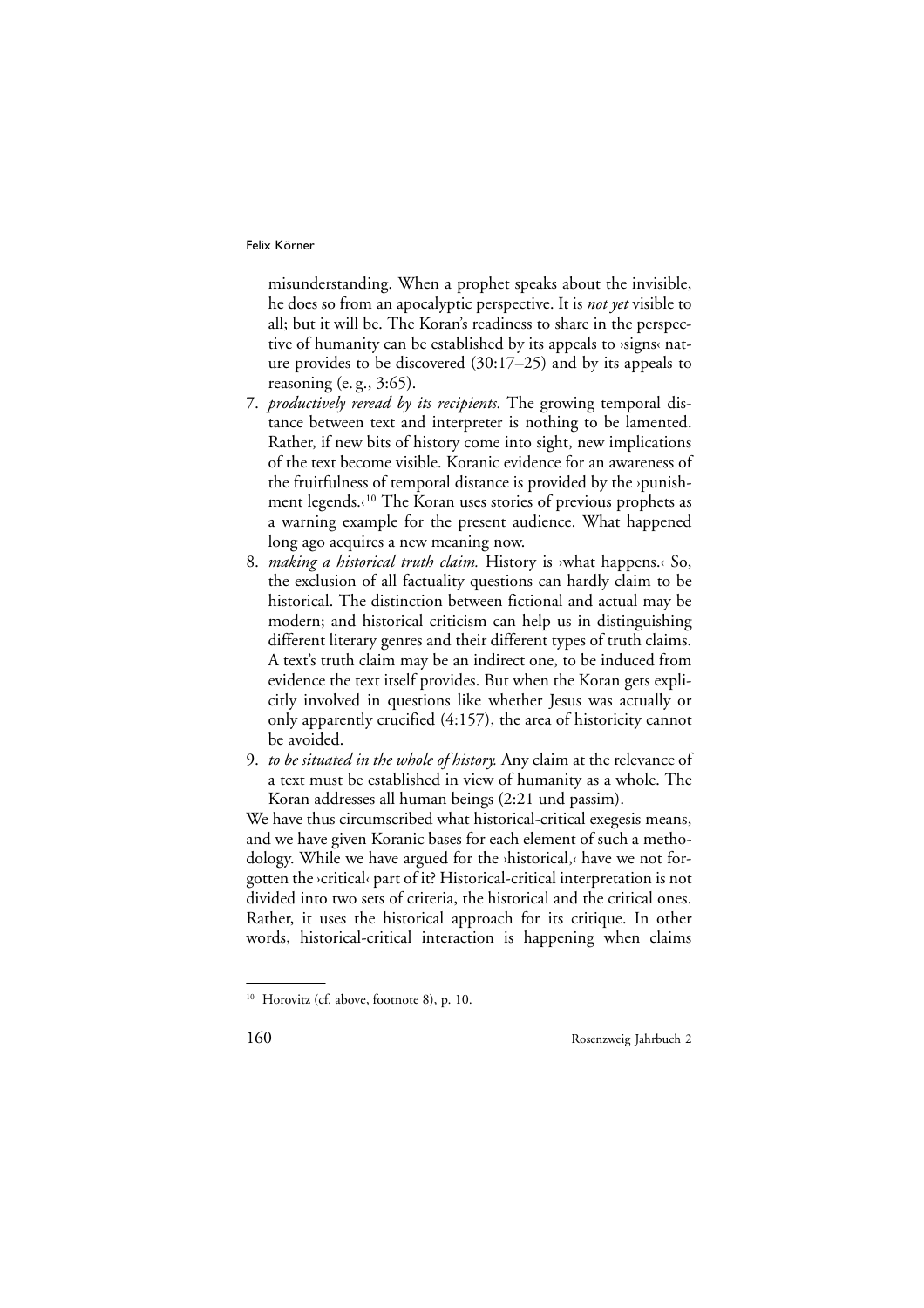made by and through texts or traditions are critically evaluated in the light of history, rather than dogmatically posed.

Is there no such thing among Muslims? We might point at scholars like Nasr Hāmid Abū Zayd now famous in Europe.<sup>11</sup> He is a<br>remarkable thinker, but he is neither a theologian, nor is he acremarkable thinker, but he is neither a theologian, nor is he accepted in his home country. Rather, he was declared a non-Muslim in Egypt and now lives in Dutch exile. There is a region however where one can do quite courageous things with the Koran, and still be considered a Muslim, even a theologian, and, indeed, train future religious staff or write the textbooks for religious education. That region is Turkey. Its Muslim theological scene may be understood better if the backdrop of its history is considered first.

The Turkish Republic was proclaimed in 1923. A decline of theological formation ensued. Only in 1948, when Turkey had moved to a multi party system, was it possible in parliament to demand – *horribile dictu –* a theological faculty again. In order to avoid any suspicion that such a foundation might undo the achievements of the Kemalist project, viz., secularism, the faculty was immediately declared to be one where history and other ›critical sciences‹ should be studied, too. Rather than a place of religious conservation, such a faculty was meant to become an instrument of enlightenment, ›a torch that the fabulists flee like bats.‹12 In order to ensure its modernity, it was integrated into the newly created university of the Republic's capital, Ankara.

Today, 23 theological faculties operate at Turkey's state universities. The faculties are in charge of the formation of the state's reli-

<sup>&</sup>lt;sup>11</sup> His hermeneutics are succinctly presented by Rotraud Wielandt in ›Exegesis of the Qur'an: Early Modern and Contemporary<sup>,</sup> Jane D. MacAuliffe (ed.), *Encyclopaedia of the Qur'ān*, vol. 2, Leiden 2002, pp. 123–42, pp. 135–7: God wanted to speak to 7<sup>th</sup> century Arabs through the Koran; since he wanted to be understood, he used their particular ›code.‹ If one wants the Koran to speak for today, it has to be translated into a new code.

<sup>&</sup>lt;sup>12</sup> These are the words of the famous grammarian and then Minister of National Education Tahsin Banguoğlu on June 4, 1949, when the Turkish parliament ruled a theological faculty should be erected. Quoted after Gotthard Jäschke, ›Der Islam in der neuen Türkei. Eine rechtsgeschichtliche Untersuchung‹, *Die Welt des Islams,* N.S. vol. 1 (1951), pp. 1–174, p. 127.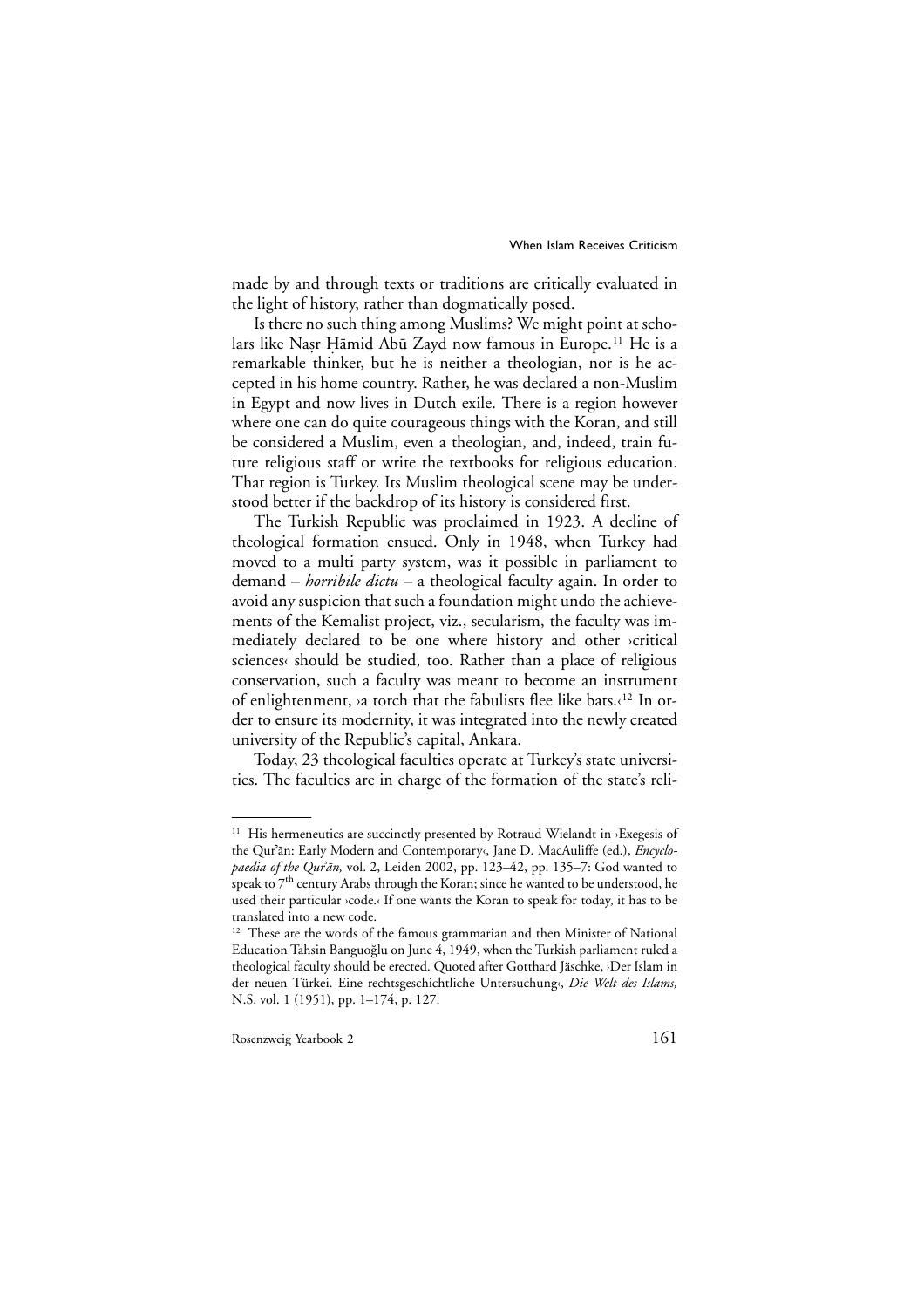gious staff, including imams and preachers.13 Certainly the expectations of the state, the government, the Directorate of Religious Affairs and various strands of the Turkish society exert palpable pressure on these academic institutions; but *de iure* the faculties are not accountable to anyone but the state's Council of Higher Education. The oldest faculty of the new model, Ankara, still claims the leading position in some focal questions, especially in Koran hermeneutics. In 1996, a group of then young theologians founded a scholars' movement called the ›Ankara School.‹14 Most of them had spent parts of their theological formation in the West – in England, France, Germany and the U.S. – or at non-theological departments such as sociology or philosophy.15 Let us review the approaches of two Ankara Koran exegetes.16

Ömer Özsoy (born in 1963, now Professor of Islamic Religion in Frankfurt/Main, Germany) surprisingly claims that the Koran is no text. It is, as he says – taking up an expression of Paul Ricœur's – ›discourse‹ *(söylem)*. In an autonomous text one passage is interpreted through other passages. The Koran however can only be understood as one part of a larger interaction, namely of what happened between God and the first believers. Their reactions to the first Koranic proclamations became occasion for new proclamations. If one does not know what the first believers said and did, one cannot understand the Koran.

Mehmet Paçaci (born in 1959, professor of Koran exegesis in Ankara) has been re-reading the Koran with his knowledge of Bib-

<sup>&</sup>lt;sup>13</sup> In 1999 a governmental ruling stipulated that imam posts should be given to university graduates; only if there are more imam positions than academic candidates, graduates from vocational high schools can be hired. The regulation is published in *Resmi Gazete* 23885, 45a. I am grateful to Doç. Dr. Nurullah Altas, Ankara, for this reference.

<sup>14</sup> The >School< runs two academic series of books and a quarterly journal called *I ˙slâmiyât.*

<sup>&</sup>lt;sup>15</sup> Felix Körner, >Turkish Theology Meets European Philosophy. Emilio Betti, Hans-Georg Gadamer and Paul Ricœur in Muslim Thinking‹, *Revista Portuguesa de Filsofia*, vol. 62 (2006), pp. 805–809.

<sup>16</sup> Detailed discussion in *Rethinking Islam* (cf. above, footnote 174); my *Alter Text – Neuer Kontext. Koranhermeneutik in der Türkei heute,* Freiburg 2006, offers German translations of some articles under review here.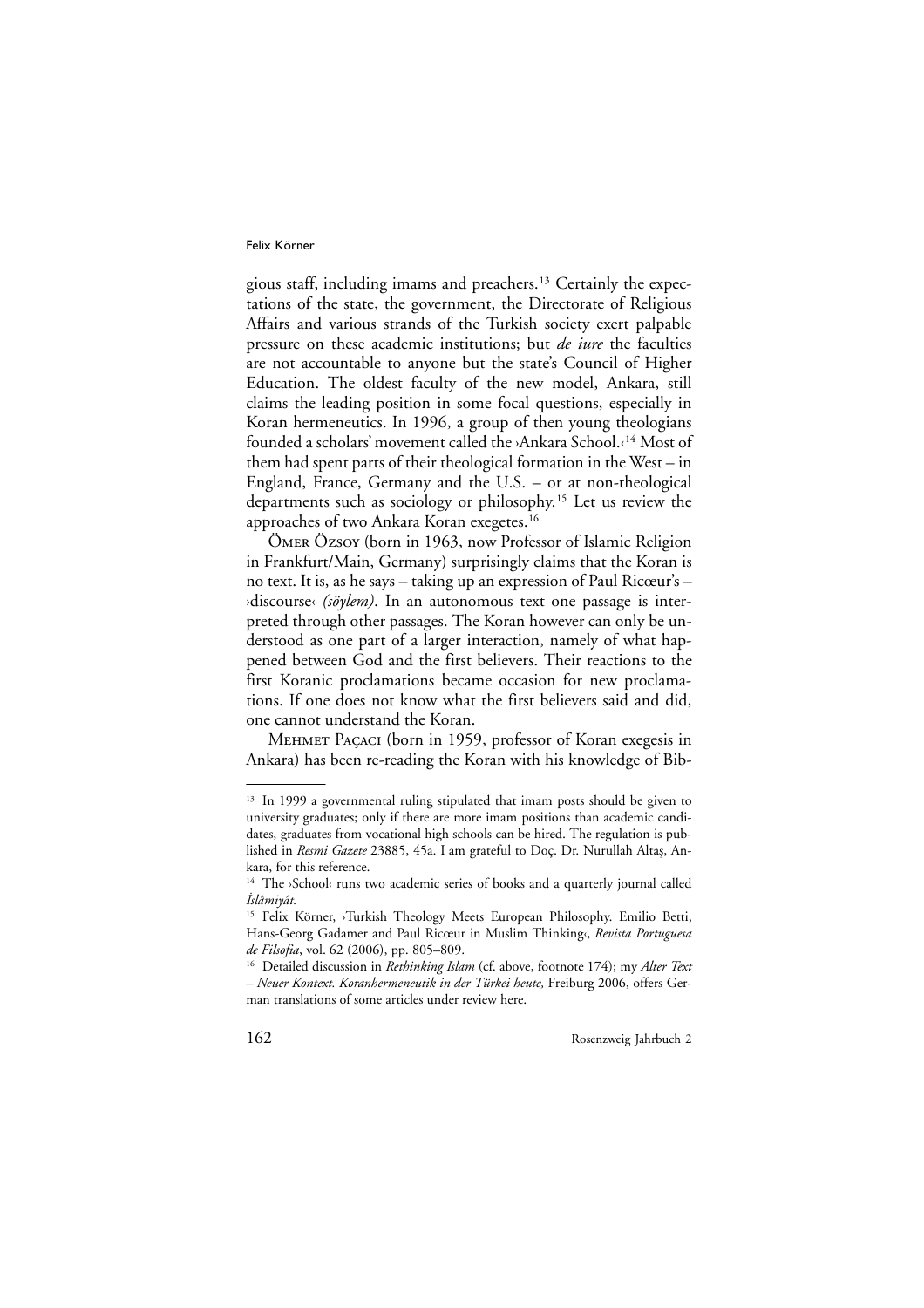lical and intertestamental material in mind. For a transposition of the Koranic rulings into an evidently different modern situation he was, like his colleague Özsoy, inspired by a Muslim scholar born in 1919 in what is today Pakistan: Fazlur Rahman (d. 1988 in Chicago). Fazlur Rahman started from the presupposition that the Koran is a book of ethical principles rather than a law book of individual rules. Exegesis has, therefore, to be a three-step process, he said. Firstly, one has to move back into the time when the text was first proclaimed. Secondly, one has to induce the ethical principle that lies behind an individual ruling we find in the Koran. Thirdly that principle has to be re-applied today. Paçacı enhanced this model by pointing out that the present reader's ability to understand his own situation is limited; still he has to take the risk of applying the Koranic inspiration by getting involved in today's events, even though they may be disappointingly un-Koranic. Through his linguistic skills Mehmet Paçacı was also able to solve an old Koranic *crux interpretum.* According to 112:2, God is ›solid.‹ But what is that to say? Paçacı dug up the Diaspora Jews' habit of delivering an oral vernacular translation after the Biblical recitation. Such translations had the tendency to render Biblical metaphors in a more abstract way, as can be observed in the Septuagint and Peshitta renderings. Thus, the Biblical expression ›God, the rock‹ became ›God, the solid one‹ among Arabic speaking Jews. If the Koranic verse is read as an allusion to Biblical rock imagery, the Sura's monotheist thrust becomes an expression of trust.

Surveying the Ankara School's hermeneutical work in the light of the nine criteria offered above we find the following situation: The Koran exegetes are doing courageous work; they are well aware that the Koran *refers* to particular historical situations and is, on the literal level, *limited* to the time of its proclamation. Furthermore, they see well that there is a *distance* between today's Muslim and the text that requires historical research and transpositions. Also, reflections on the particularity of the modern *readers' situations* come into discussion. According to the first four criteria, the Koran exegesis of the Ankara School deserves the designation ›historical-critical.‹17

<sup>17</sup> Established in detail by my ›Historisch-kritische Koranexegese? Hermeneutische

Rosenzweig Yearbook 2 163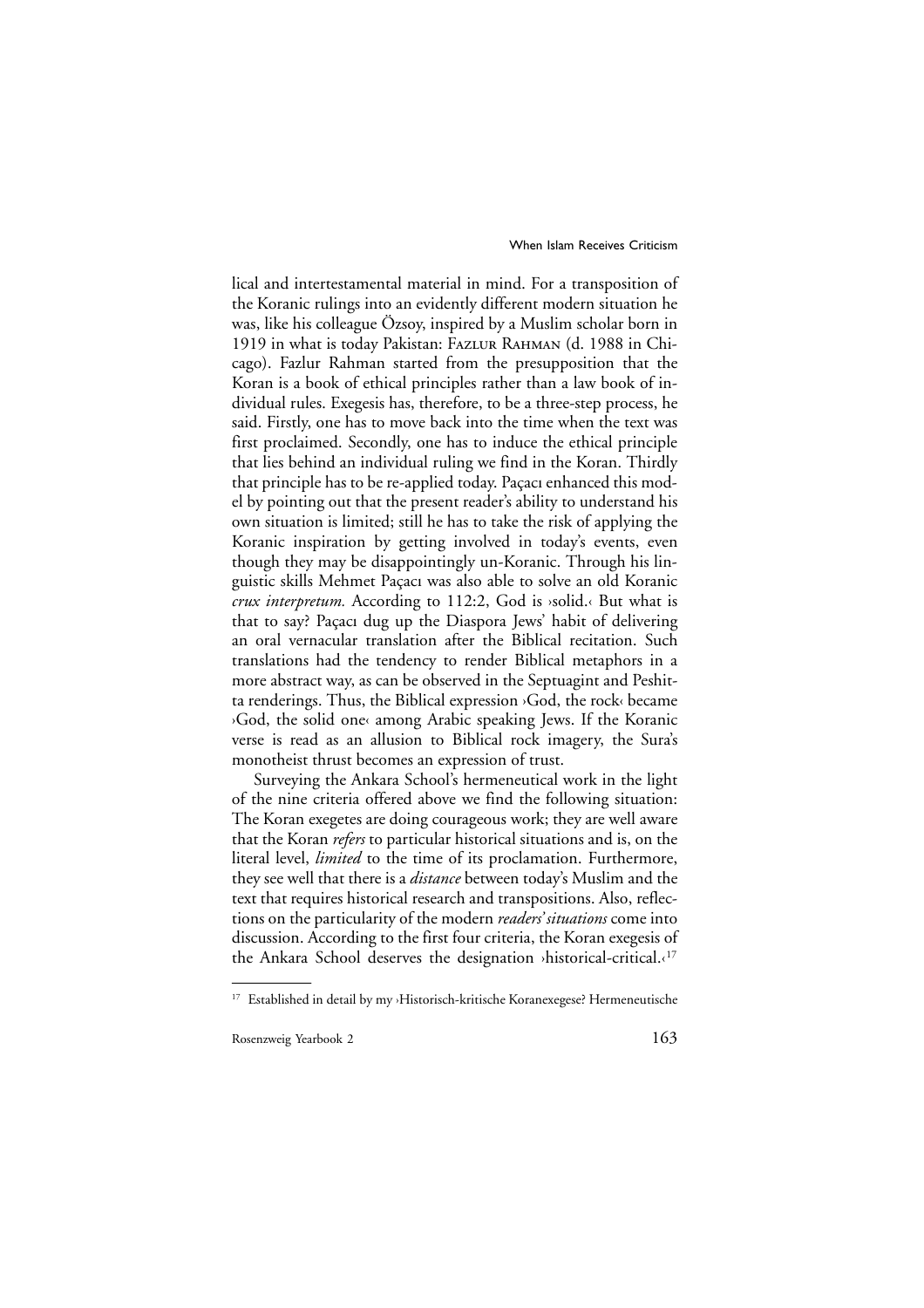There is no dogmatic reason why the other criteria could not also be seen fulfilled soon.<sup>18</sup> But the School has come into a crisis.

## 3. When Islam Receives Criticism, *sive:* A Muslim Post Modernism

While an author like Mehmet Paçacı used to designate historical criticism as part of traditional Islamic methodology,<sup>19</sup> he now attacks the exegetical interest in the text's original meaning as ›textualism‹ *(metinselcilik)* and a bad copy of the Reformation's *sola scriptura*. <sup>20</sup> The main object of his critique is ›Islamic Modernism‹  $-$  a label he used to apply to himself some years ago.<sup>21</sup>

Three reasons for the Ankara School's hard times may be pinned down.

The first one is inner-theological. While the Ankara theologians' approaches have already been able to stand the test concerning a historical orientation towards the past – admitting that the Koran is not automatically and identically speaking to all times – another question seems to remain unanswered. Why should, of all things, the Koran be the reference point? Are there other arguments for that than *i*this is our tradition, or, *it* is miraculously revealed.? Questions like these might be answered by an Islamic fundamental theology, so far not established.

Secondly, an impulse from philosophy is at work. One of the great names the Ankara School used to quote was Hans-Georg GADAMER. Elements of his hermeneutics can obviously be rediscovered in the nine criteria above. But it was also Gadamer who

Neuansätze in der Türkei‹, Michael Meyer-Blanck and Görge K. Hasselhoff (eds.), *Krieg der Zeichen? Zur Interaktion von Religion, Politik und Kultur,* Würzburg 2006, pp. 57–74.

 $18$  The explication of each criterion in the above presentation includes a reflection on how it may be justified on the basis of the Koran.

<sup>19</sup> Cf. my *Rethinking Islam* (above, footnote 4), p. 67.

<sup>20</sup> *Alter Text – Neuer Kontext* (above, footnote 16), p. 148.

<sup>21</sup> Cf. my *Rethinking Islam* (above, footnote 4), p. 60.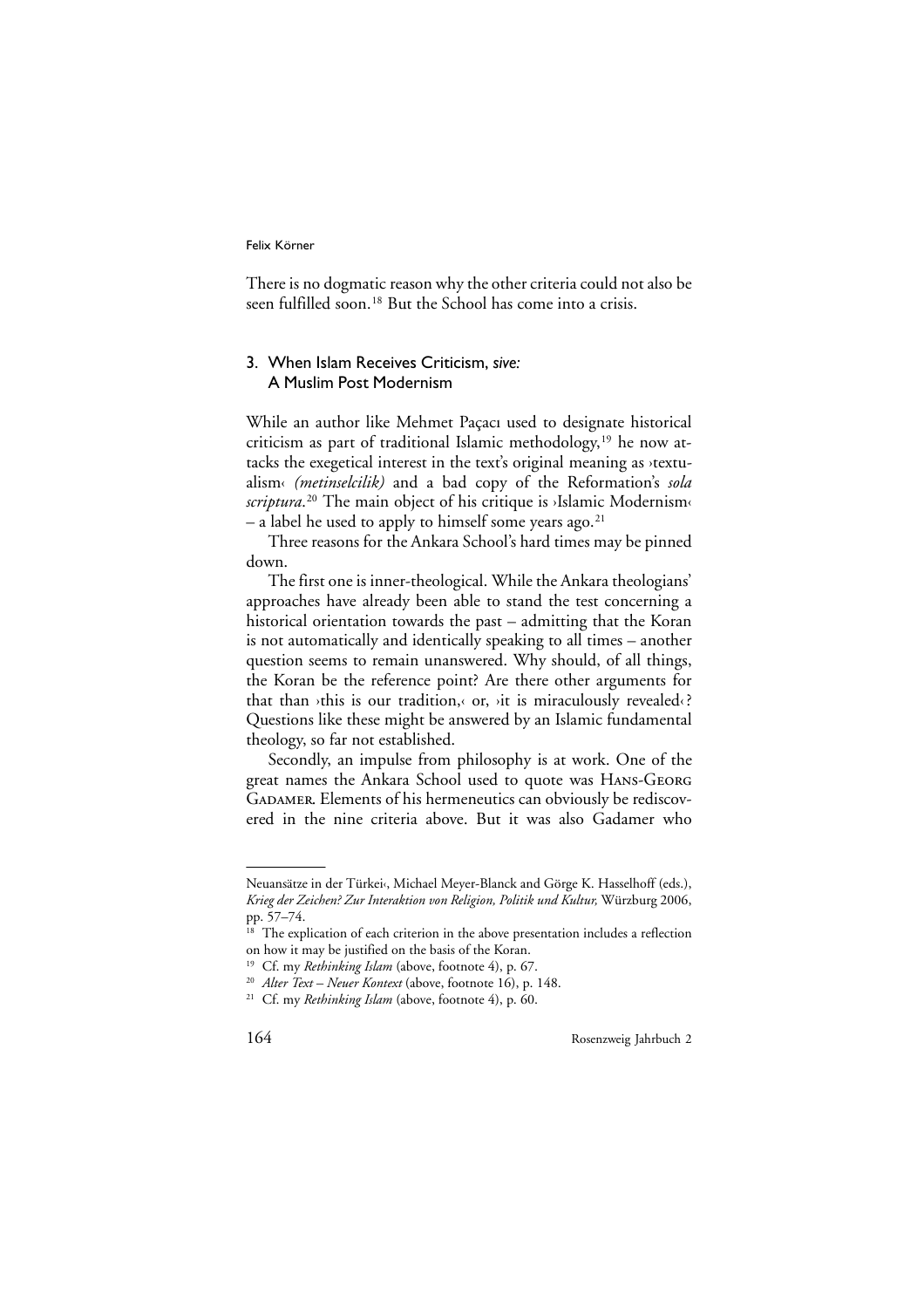pleaded for a ›Rehabilitation of the Tradition.‹22 Paçacı's new call could be designated identically.

A third reason for a growing self-critique of the ›Ankara School‹ might originate in Turkey's socio-political situation. Many Turks sense the application of the Copenhagen criteria and other EU measurements as an offensive re-edition of heteronomy.<sup>23</sup> Theologians, like other opinion makers, react to what they feel to be a colonialist attitude by re-asserting ›original Turkishness,‹ ›genuine Islamic tradition‹ and ›our own approach.‹

Thus the idea of a Turkish renewal is born. Paçacı, e. g., envisages a Neo-Ottoman model; it includes an Islamic theology which produces values and worldviews, rather than descriptive statements of the type: ›What the Koran then meant, was …‹24 In the eyes of such critics, the crucial but neglected question is neither ›Koran‹ nor ›then,‹ but Islam and now. They do not simply call for a return, but the uniform nation state and its dictatorial rationality has become a major target. The critique of Islamic Modernism thus proves to be, to some degree, a post-modern phenomenon. Such critiques had to be expected, they are understandable, and they can be productive, if they find solutions to the problems the Modernists were unable to crack. Since they criticize the tradition of Modernism from a historical perspective, they are, indeed, historical-critical. If, however, such a revision builds up opposed camps of ›Western methodology‹ and ›our tradition,‹ it delimits territories unnecessarily; and if it calls for a new courage in producing truly Islamic ideologies, that does not absolve the Muslim theologian from the responsibility to justify them.

<sup>22</sup> Hans-Georg Gadamer, *Wahrheit und Methode. Grundzüge einer philosophischen Hermeneutik,* Tübingen 61990, p. 281.

<sup>&</sup>lt;sup>23</sup> Certainly, one might also feel the usage of a list of nine criteria in the present article to be intrusive.

<sup>24</sup> *Alter Text – Neuer Kontext* (above, footnote 16), p. 150.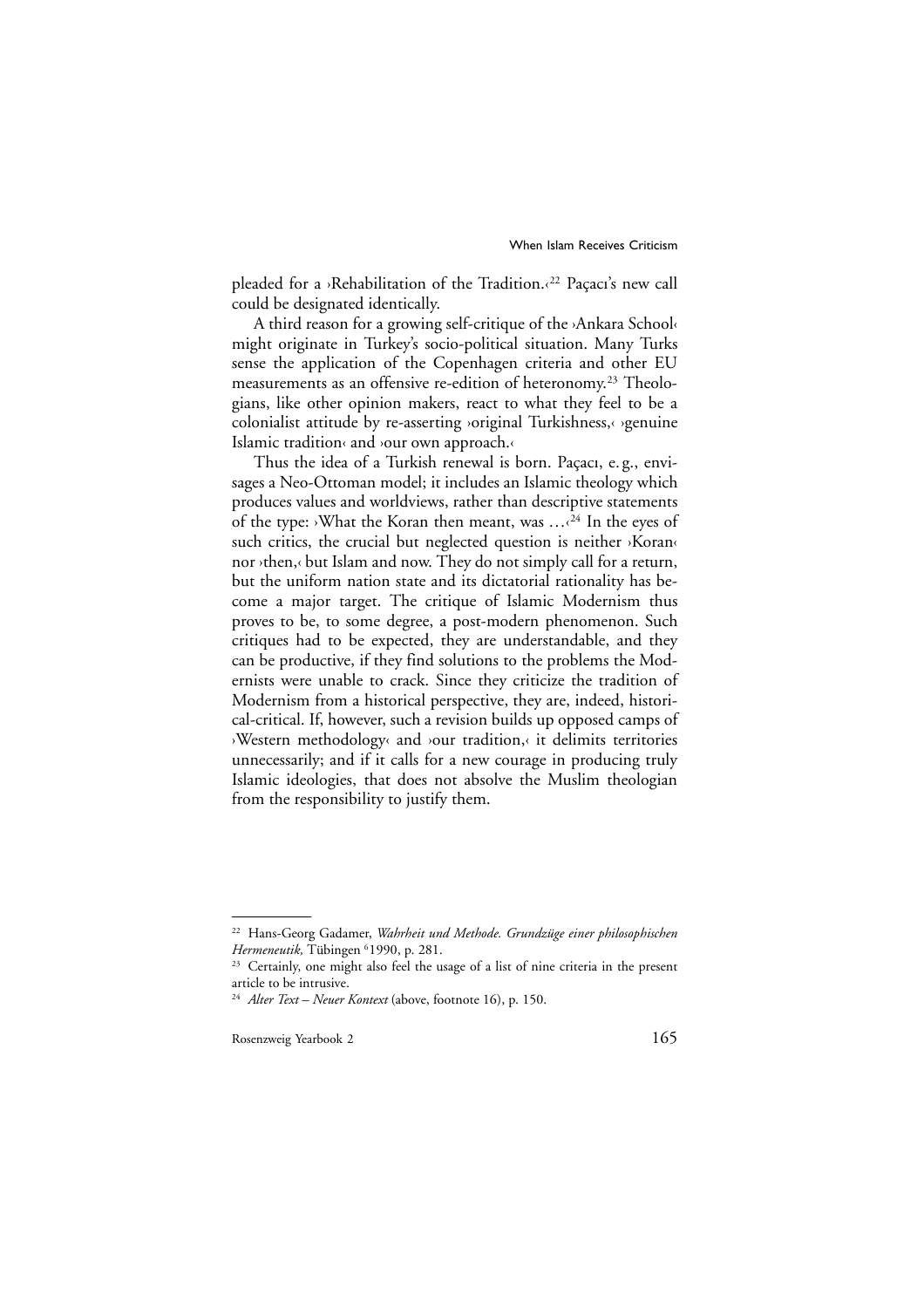## 4. When Islam Receives Criticism, *sive:* The Eclipse of History

Has the hopeful shoot of historical-critical Koran exegesis in Turkey already died? If one of its most productive and inspiring proponents is now declaring the exegetical approach to be misconceived, such a concern is in place. In the history of Christianity, new movements were often inspired by a fresh look at the textual *fontes*. The Koran's power to revive barren systems was just being discovered. Now, one hears neo-traditional voices among those who live closest to the source of renewal. But if some critical exegetes themselves question the significance of critical exegesis, that should not be seen as the final word on all new readings of the Koran. It should, rather, be understood as the indication of a problem. We are now ready to formulate it by asking a question. Before doing this, a warning to the non-Muslim readers is in place. They will now become witnesses of one side of a dialogue. In this article, the question is being asked. If no answer from Muslim thinkers will be found here, one should not jump to the conclusion that there was a telling silence on the other side of the dialogue. It is going on.

The question is this: What is the theological basis of historical criticism? The question may surprise because the nine criteria, as proposed above, provided Koranic arguments for each element of historical criticism; but theological foundation ought to be more fundamental than individual Koranic observations. What is supposed here is that the theological basis of historical criticism is the answer to the question, what is history?

I recently taught a course in philosophical anthropology at an Ankara university. When we reached the subject *history* I introduced it with an analysis of Ezekiel 36. The prophet addresses exiled Israel. He explains to them the past and the future. Thus, the meaning of the whole of history becomes his theme. Israel's ›ways and deeds‹ had defiled the Land, Ezekiel enounces. Therefore, God had scattered them. And now, Ezekiel reports God to promise he would lead them back, thus proving himself holy; and he would make them live in a country similar to the Garden of Eden. Ezekiel, like many other prophets and authors of ancient Israel, has a parti-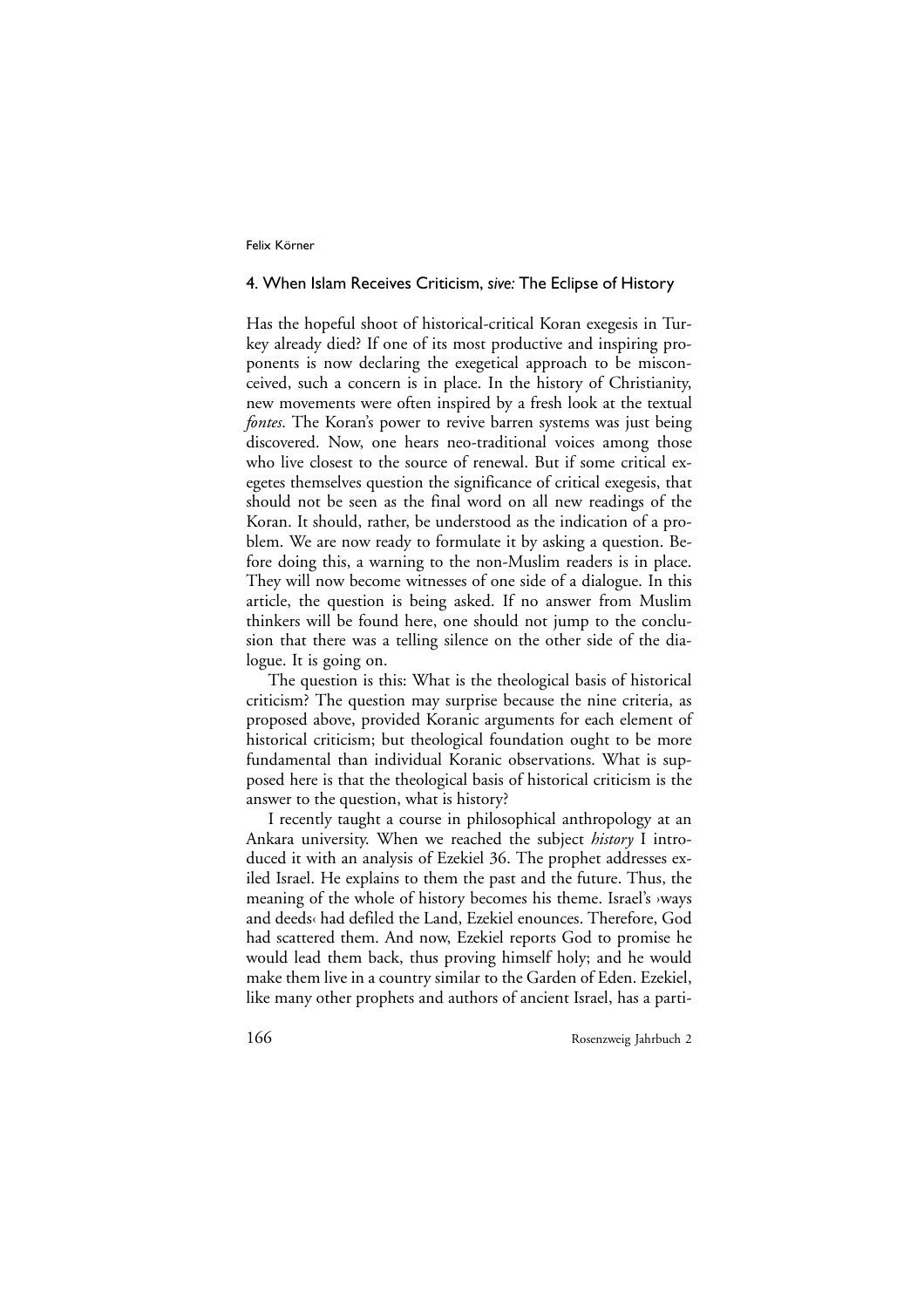cular view on the course of events.25 What happens is brought about by the free, and often evil, acts of human beings. They seem to be the agents of history, thwarting God's plans. But at the same time it is, according to this Biblical view of history, true to say: What happens is God's story; he is the agent. This view is the origin of the concept of history as both contingent and meaningful.26 The Babylonians led Israel into exile, *and* God scattered Israel. Israel will regain, rebuild, re-inhabit the Land, *and* God will turn it into an Eden-like place. This is not a description of co-operation, with people and God each doing half the job. Rather, people behave or misbehave, as they deem good; and with hindsight all the human efforts, defeats, mistakes and successes can be discovered to be one story of wisdom, in which God has realized his own holy reality.

When I presented this view of history – free acts that will in the end make sense – at a Turkish university, one of the students objected. She identified herself as ›a believer, not belonging to any religion.‹ Hearing the passage from Ezekiel she was disappointed: ›Even in the Bible people claim to speak in God's name, and what they say is misogyny!‹ She disliked the comparison between Israel's evil way and ›the uncleanness of a woman in her impurity‹ (Ez 36:17). In class we discovered that the Biblical view of history allows even for the prophet to be a part of history. Let him, then, have his limitations, his downside. Still, he will not hinder God's story from happening. The prophet is, rather, a part of the great course of events, in which every detail, evil as it may be at some time, will get its meaningful place. If that can be accepted, if God can be seen as acting through human acts, then the role of prophecy can be reevaluated. What the prophet's mouth proclaims is, then, an element of God's acting, just as anything else is.

Muslim lawyers have always been transposing Koranic stipulations into new contexts. What gave them the right to do so? Were

<sup>25</sup> Pioneers in describing this were G. E. Wright, (*God Who Acts,* 1952) and G. v. Rad (*Theologie des Alten Testaments,* vol. 1, 1957). Cf. also Wolfhart Pannenberg, *Theologie und Philosophie. Ihr Verhältnis im Lichte ihrer gemeinsamen Geschichte,* Göttingen 1996, pp. 119–123.

<sup>26</sup> This was already proposed by Karl Löwith's *Meaning in History* in 1949; cf. Pannenberg, *Theologie und Philosophie* (cf. above, foonote 25), p. 120.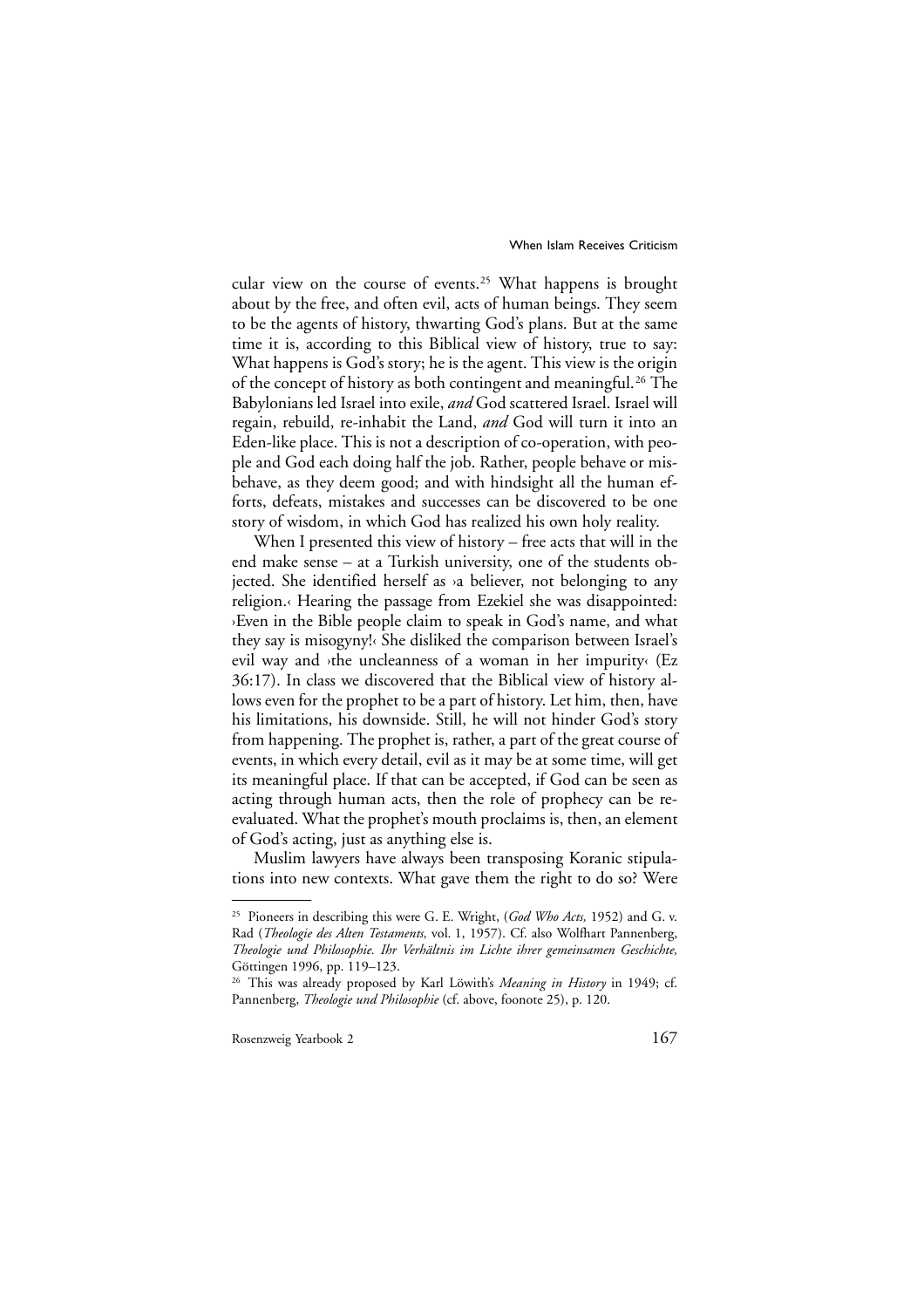they not working with the implicit theology of history claiming that God wants to act through the prophetic proclamation and their own reasoning? A similar reflection can be made concerning historical criticism of the Koran. The events of history shed light on God's intention, and the Koran is part of history. Therefore the Koranic and the present events have to be brought into interaction.

The relevance of this concept<sup>27</sup> of history can hardly be overrated. If history will in the end turn out to be meaningful, the concept also gives us a yardstick to assess the value of different prophecies. Among several proposed revelations those deserve more attention that can make more sense of the whole in its apparent disorder.

Inquiry about the theological foundation of historical criticism led us to a consideration of the concept of history. If history is the Creator's acting through creatures' acts, then events, with their historical limitations, can be of radical religious interest. But can one seriously propose to Muslims they might understand the event of the Koran along these lines? Is this not Biblicizing the Koran? Is that view of history not opposed to the Koran, which sees revelation as vertical, verbal and self-verifying? The Koranic view of history and revelation should not be diametrically opposed to the Biblical one outlined here. The Koran can see signs in nature as being of revelatory value and human reason as capable of comprehending its truth, as mentioned above.28 On top of that, the Koran can in fact see human action as divine intervention. After the Muslims' victory at Badr (642), the Koran interprets to the believers their success over the unbelievers: ›It was not you who killed them, it was God‹ (8:17). Clearly, the Koran offers points of departure for a theology that sees the Creator's acts and the creatures' actions as going together. If that is the case, why should a Muslim theologian not see the whole of history as revelation?

<sup>27</sup> One can hold such a view of history without using a word meaning »history.« <sup>28</sup> Cf. above, p. 155. On the last point in the text above, see also David Marshall, God, Muhammad and the Unbelievers. A Qur'anic Study, Richmond (U.K.) 1999.